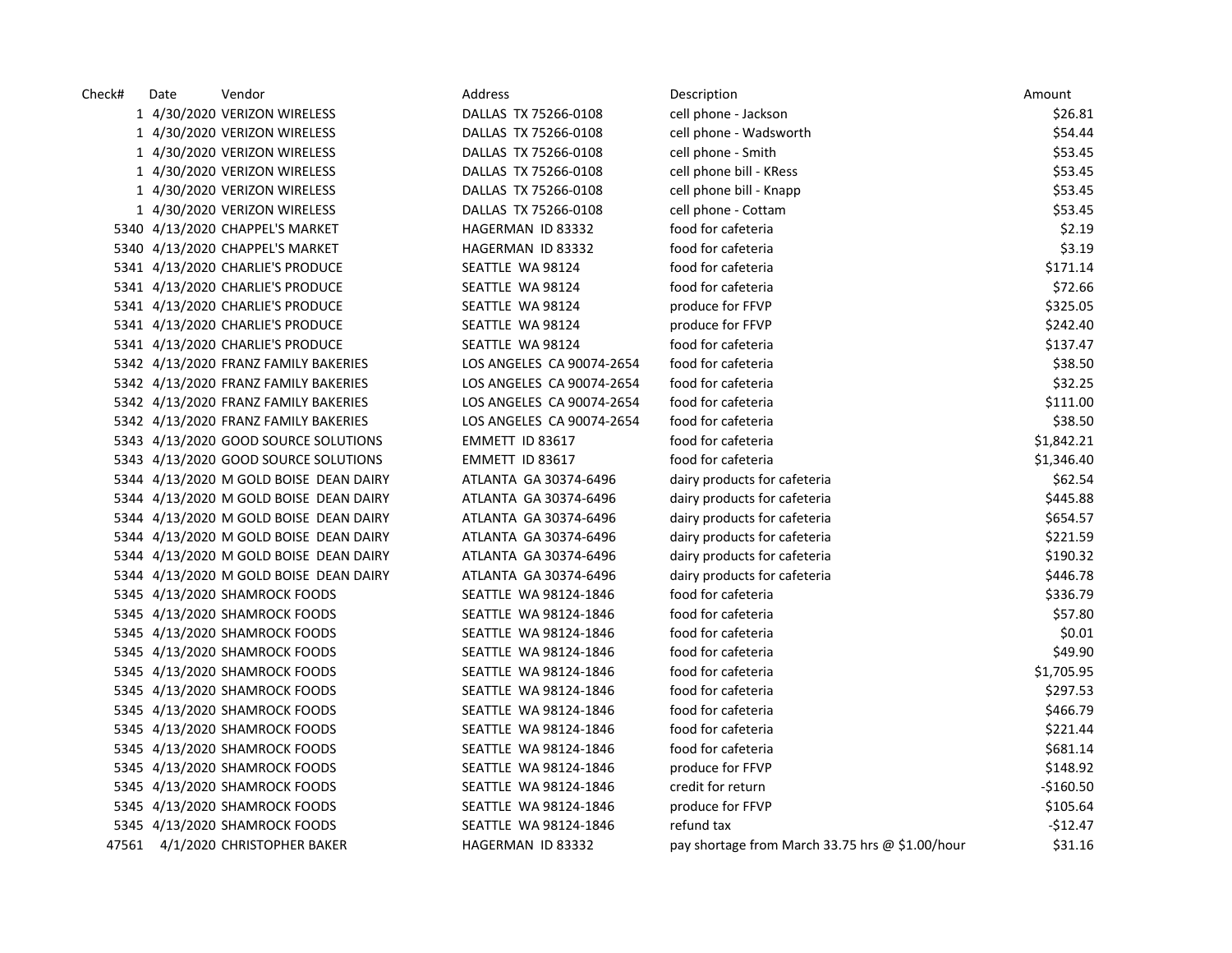| 47562 4/15/2020 AMERICAN FIDELITY CO - HSA |                     | Am Fidelity - HSA Svg - 042020 | \$120.70   |
|--------------------------------------------|---------------------|--------------------------------|------------|
| 47562 4/15/2020 AMERICAN FIDELITY CO - HSA |                     | Am Fidelity - HSA Svg - 042020 | \$120.70   |
| 47562 4/15/2020 AMERICAN FIDELITY CO - HSA |                     | Am Fidelity - HSA Svg - 042020 | \$24.96    |
| 47562 4/15/2020 AMERICAN FIDELITY CO - HSA |                     | Am Fidelity - HSA Svg - 042020 | \$60.35    |
| 47562 4/15/2020 AMERICAN FIDELITY CO - HSA |                     | Am Fidelity - HSA Svg - 042020 | \$8.43     |
| 47562 4/15/2020 AMERICAN FIDELITY CO - HSA |                     | Am Fidelity - HSA Svg - 042020 | \$15.95    |
| 47562 4/15/2020 AMERICAN FIDELITY CO - HSA |                     | Am Fidelity - HSA Svg - 042020 | \$233.73   |
| 47562 4/15/2020 AMERICAN FIDELITY CO - HSA |                     | Am Fidelity - HSA Svg - 042020 | \$181.05   |
| 47562 4/15/2020 AMERICAN FIDELITY CO - HSA |                     | Am Fidelity - HSA Svg - 042020 | \$199.73   |
| 47563 4/15/2020 BLUE CROSS OF IDAHO        | BOISE ID 83707-0948 | ***VOID***                     | \$0.00     |
| 47564 4/15/2020 HJSD - IRS                 |                     | IRS-Fica - 042020              | \$278.78   |
| 47564 4/15/2020 HJSD - IRS                 |                     | IRS-Fica - 042020              | \$22.67    |
| 47564 4/15/2020 HJSD - IRS                 |                     | IRS-Medicare - 042020          | \$7.44     |
| 47564 4/15/2020 HJSD - IRS                 |                     | IRS-Fica - 042020              | \$2,225.57 |
| 47564 4/15/2020 HJSD - IRS                 |                     | IRS-Fica - 042020              | \$3,537.35 |
| 47564 4/15/2020 HJSD - IRS                 |                     | IRS-Fica - 042020              | \$539.81   |
| 47564 4/15/2020 HJSD - IRS                 |                     | IRS-Fica - 042020              | \$327.87   |
| 47564 4/15/2020 HJSD - IRS                 |                     | IRS-Fica - 042020              | \$265.00   |
| 47564 4/15/2020 HJSD - IRS                 |                     | IRS-Fica - 042020              | \$17.82    |
| 47564 4/15/2020 HJSD - IRS                 |                     | IRS-Fica - 042020              | \$0.69     |
| 47564 4/15/2020 HJSD - IRS                 |                     | IRS-Fica - 042020              | \$38.39    |
| 47564 4/15/2020 HJSD - IRS                 |                     | IRS-Fica - 042020              | \$276.12   |
| 47564 4/15/2020 HJSD - IRS                 |                     | IRS-Fica - 042020              | \$42.70    |
| 47564 4/15/2020 HJSD - IRS                 |                     | IRS-Fica - 042020              | \$18.08    |
| 47564 4/15/2020 HJSD - IRS                 |                     | IRS-Fica - 042020              | \$102.36   |
| 47564 4/15/2020 HJSD - IRS                 |                     | IRS-Fica - 042020              | \$260.93   |
| 47564 4/15/2020 HJSD - IRS                 |                     | IRS-Fica - 042020              | \$404.21   |
| 47564 4/15/2020 HJSD - IRS                 |                     | IRS-Fica - 042020              | \$105.78   |
| 47564 4/15/2020 HJSD - IRS                 |                     | Medicare - 042020              | \$15.52    |
| 47564 4/15/2020 HJSD - IRS                 |                     | IRS-Medicare - 042020          | \$14.32    |
| 47564 4/15/2020 HJSD - IRS                 |                     | IRS - Medicare - 042020        | \$31.88    |
| 47564 4/15/2020 HJSD - IRS                 |                     | IRS-Fica - 042020              | \$111.05   |
| 47564 4/15/2020 HJSD - IRS                 |                     | IRS-Fica - 042020              | \$78.83    |
| 47564 4/15/2020 HJSD - IRS                 |                     | IRS-Fica - 042020              | \$65.41    |
| 47564 4/15/2020 HJSD - IRS                 |                     | IRS-Fica - 042020              | \$485.19   |
| 47564 4/15/2020 HJSD - IRS                 |                     | IRS-Fica - 042020              | \$789.13   |
| 47564 4/15/2020 HJSD - IRS                 |                     | IRS-Fica - 042020              | \$654.32   |
| 47564 4/15/2020 HJSD - IRS                 |                     | IRS-Medicare - 042020          | \$122.39   |
| 47564 4/15/2020 HJSD - IRS                 |                     | IRS-Fica - 042020              | \$96.77    |
| 47564 4/15/2020 HJSD - IRS                 |                     | IRS-Fica - 042020              | \$90.00    |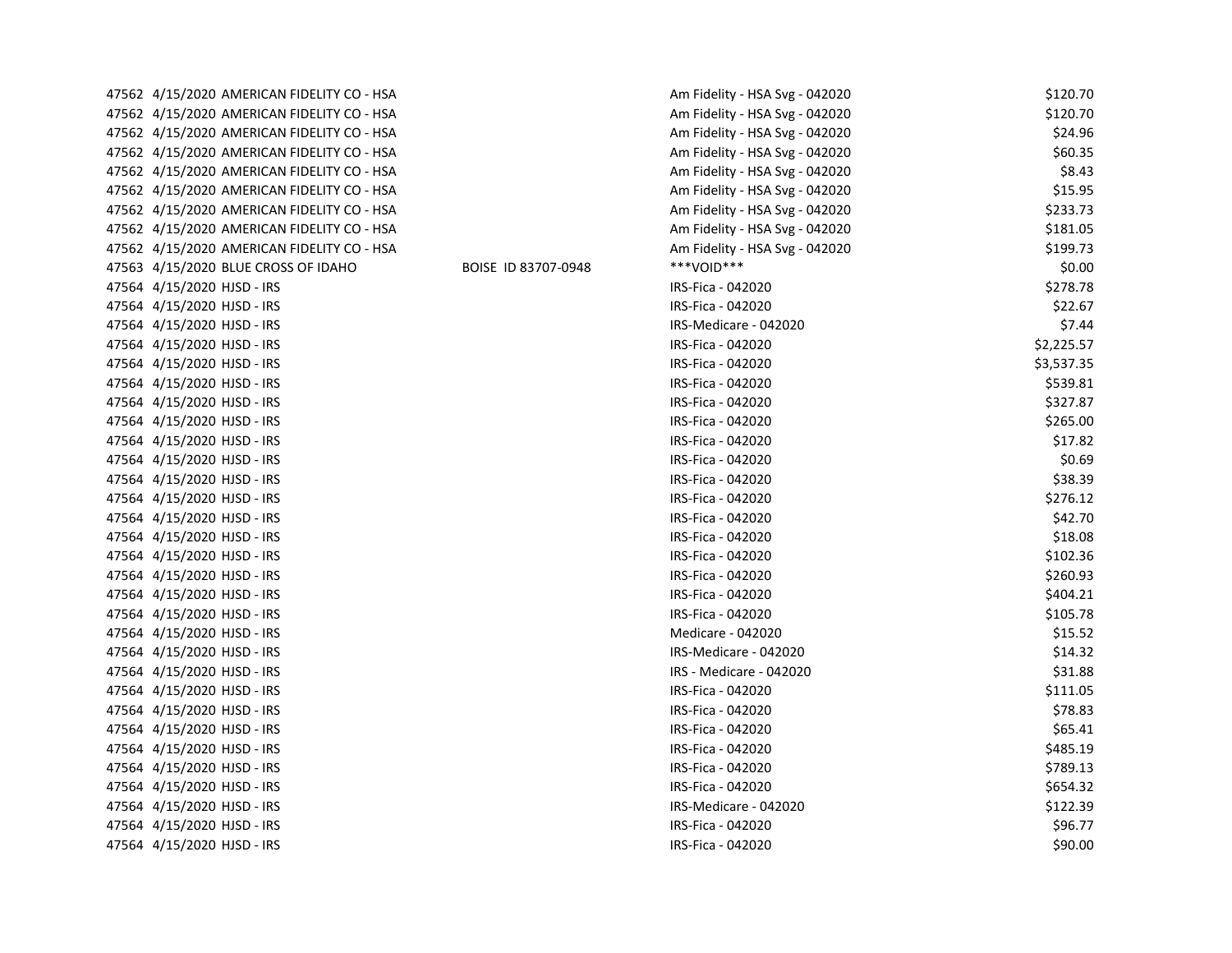| 47565 4/15/2020 HJSD - PERSI           |                        | PERSI-Retirement - 042020   | \$144.08   |
|----------------------------------------|------------------------|-----------------------------|------------|
| 47565 4/15/2020 HJSD - PERSI           |                        | PERSI-Retirement - 042020   | \$1,075.78 |
| 47565 4/15/2020 HJSD - PERSI           |                        | PERSI-Retirement - 042020   | \$1,332.10 |
| 47565 4/15/2020 HJSD - PERSI           |                        | PERSI-Retirement - 042020   | \$880.22   |
| 47565 4/15/2020 HJSD - PERSI           |                        | PERSI-Retirement - 042020   | \$104.90   |
| 47565 4/15/2020 HJSD - PERSI           |                        | PERSI-Retirement - 042020   | \$130.95   |
| 47565 4/15/2020 HJSD - PERSI           |                        | PERSI-Retirement - 042020   | \$114.30   |
| 47565 4/15/2020 HJSD - PERSI           |                        | PERSI-Retirement - 042020   | \$525.32   |
| 47565 4/15/2020 HJSD - PERSI           |                        | PERSI-Retirement - 042020   | \$916.14   |
| 47565 4/15/2020 HJSD - PERSI           |                        | PERSI-Retirement - 042020   | \$5,737.56 |
| 47565 4/15/2020 HJSD - PERSI           |                        | PERSI-Retirement - 042020   | \$3,704.08 |
| 47565 4/15/2020 HJSD - PERSI           |                        | PERSI-Retirement - 042020   | \$177.42   |
| 47565 4/15/2020 HJSD - PERSI           |                        | PERSI-Retirement - 042020   | \$13.47    |
| 47565 4/15/2020 HJSD - PERSI           |                        | PERSI-Retirement - 042020   | \$196.44   |
| 47565 4/15/2020 HJSD - PERSI           |                        | PERSI-Retirement - 042020   | \$49.75    |
| 47565 4/15/2020 HJSD - PERSI           |                        | PERSI-Retirement - 042020   | \$634.57   |
| 47565 4/15/2020 HJSD - PERSI           |                        | PERSI-Retirement - 042020   | \$488.99   |
| 47565 4/15/2020 HJSD - PERSI           |                        | Persi - Retirement - 042020 | \$24.87    |
| 47565 4/15/2020 HJSD - PERSI           |                        | PERSI-Retirement - 042020   | \$164.18   |
| 47565 4/15/2020 HJSD - PERSI           |                        | PERSI-Retirement - 042020   | \$28.98    |
| 47565 4/15/2020 HJSD - PERSI           |                        | PERSI-Retirement - 042020   | \$29.82    |
| 47565 4/15/2020 HJSD - PERSI           |                        | PERSI-Retirement - 042020   | \$70.40    |
| 47565 4/15/2020 HJSD - PERSI           |                        | Persi - Retirement - 042020 | \$430.96   |
| 47565 4/15/2020 HJSD - PERSI           |                        | PERSI-Retirement - 042020   | \$28.50    |
| 47565 4/15/2020 HJSD - PERSI           |                        | PERSI-Retirement - 042020   | \$417.50   |
| 47565 4/15/2020 HJSD - PERSI           |                        | PERSI-Retirement - 042020   | \$60.97    |
| 47565 4/15/2020 HJSD - PERSI           |                        | PERSI-Retirement - 042020   | \$35.73    |
| 47565 4/15/2020 HJSD - PERSI           |                        | PERSI-Retirement - 042020   | \$368.98   |
| 47565 4/15/2020 HJSD - PERSI           |                        | PERSI-Retirement - 042020   | \$174.13   |
| 47566 4/15/2020 STANDARD INSURANCE CO. | PORTLAND OR 97228-6367 | Standard-Life - 042020      | \$1.12     |
| 47566 4/15/2020 STANDARD INSURANCE CO. | PORTLAND OR 97228-6367 | Standard-Life - 042020      | \$3.58     |
| 47566 4/15/2020 STANDARD INSURANCE CO. | PORTLAND OR 97228-6367 | Standard-Life - 042020      | \$0.53     |
| 47566 4/15/2020 STANDARD INSURANCE CO. | PORTLAND OR 97228-6367 | Standard-Life - 042020      | \$1.62     |
| 47566 4/15/2020 STANDARD INSURANCE CO. | PORTLAND OR 97228-6367 | Standard-Life - 042020      | \$2.00     |
| 47566 4/15/2020 STANDARD INSURANCE CO. | PORTLAND OR 97228-6367 | Standard-Life - 042020      | \$3.55     |
| 47566 4/15/2020 STANDARD INSURANCE CO. | PORTLAND OR 97228-6367 | Standard-Life - 042020      | \$7.69     |
| 47566 4/15/2020 STANDARD INSURANCE CO. | PORTLAND OR 97228-6367 | Standard-Life - 042020      | \$41.06    |
| 47566 4/15/2020 STANDARD INSURANCE CO. | PORTLAND OR 97228-6367 | Standard-Life - 042020      | \$31.64    |
| 47566 4/15/2020 STANDARD INSURANCE CO. | PORTLAND OR 97228-6367 | Standard-Life - 042020      | \$2.20     |
| 47566 4/15/2020 STANDARD INSURANCE CO. | PORTLAND OR 97228-6367 | Standard-Life - 042020      | \$14.35    |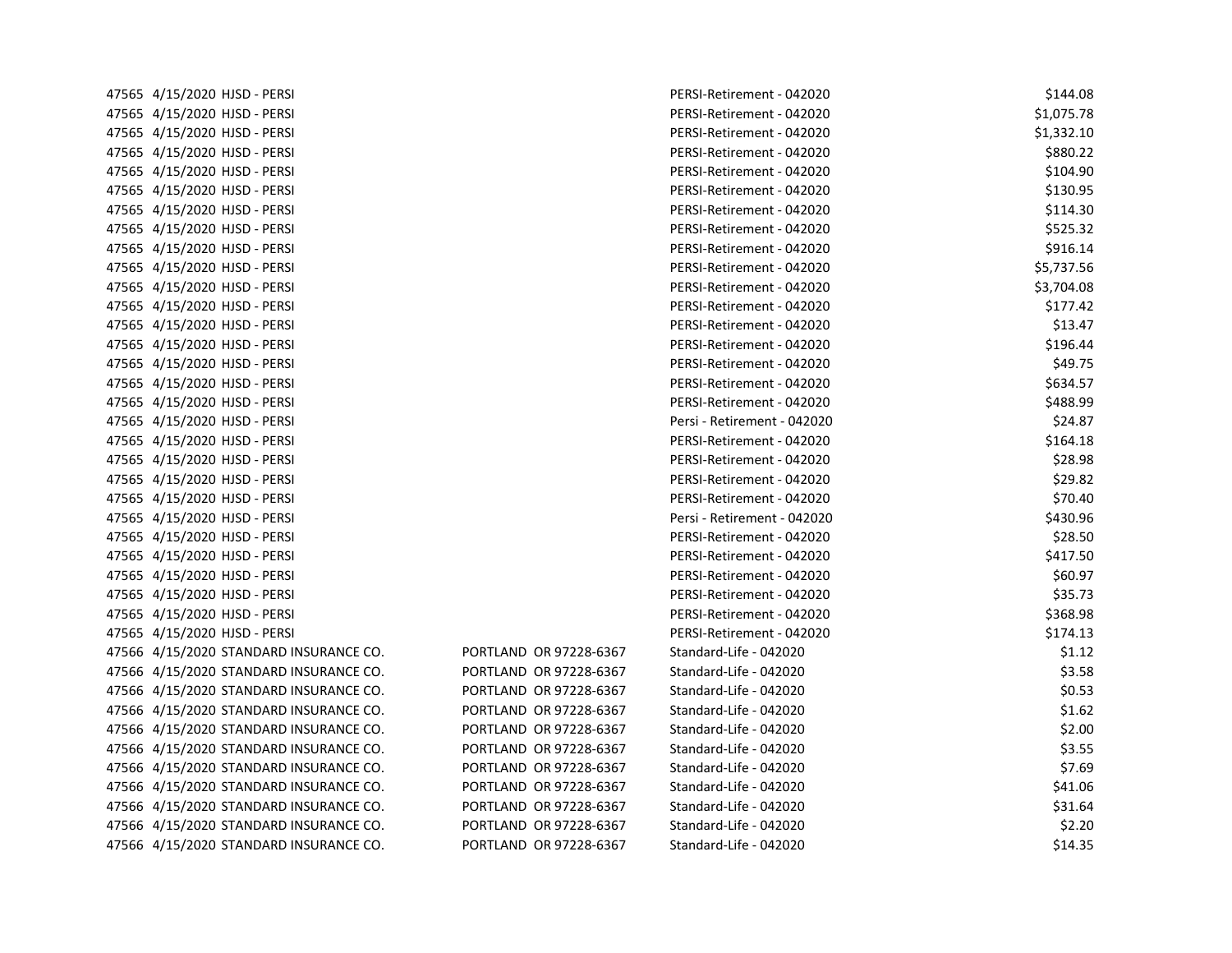| 47566 4/15/2020 STANDARD INSURANCE CO.  | PORTLAND OR 97228-6367 | Standard-Life - 042020                    | \$1.25     |
|-----------------------------------------|------------------------|-------------------------------------------|------------|
| 47566 4/15/2020 STANDARD INSURANCE CO.  | PORTLAND OR 97228-6367 | Standard-Life - 042020                    | \$6.65     |
| 47566 4/15/2020 STANDARD INSURANCE CO.  | PORTLAND OR 97228-6367 | Standard-Life - 042020                    | \$0.06     |
| 47566 4/15/2020 STANDARD INSURANCE CO.  | PORTLAND OR 97228-6367 | Standard-Life - 042020                    | \$4.14     |
| 47566 4/15/2020 STANDARD INSURANCE CO.  | PORTLAND OR 97228-6367 | Standard Life - 042020                    | \$0.31     |
| 47566 4/15/2020 STANDARD INSURANCE CO.  | PORTLAND OR 97228-6367 | Standard-Life - 042020                    | \$6.98     |
| 47566 4/15/2020 STANDARD INSURANCE CO.  | PORTLAND OR 97228-6367 | Standard Life - 042020                    | \$0.17     |
| 47566 4/15/2020 STANDARD INSURANCE CO.  | PORTLAND OR 97228-6367 | Standard-Life - 042020                    | \$0.83     |
| 47566 4/15/2020 STANDARD INSURANCE CO.  | PORTLAND OR 97228-6367 | Standard Life - 042020                    | \$4.00     |
| 47566 4/15/2020 STANDARD INSURANCE CO.  | PORTLAND OR 97228-6367 | Standard-Life - 042020                    | \$0.40     |
| 47566 4/15/2020 STANDARD INSURANCE CO.  | PORTLAND OR 97228-6367 | Standard-Life - 042020                    | \$8.07     |
| 47566 4/15/2020 STANDARD INSURANCE CO.  | PORTLAND OR 97228-6367 | Standard-Life - 042020                    | \$0.80     |
| 47566 4/15/2020 STANDARD INSURANCE CO.  | PORTLAND OR 97228-6367 | Standard-Life - 042020                    | \$0.40     |
| 47566 4/15/2020 STANDARD INSURANCE CO.  | PORTLAND OR 97228-6367 | Standard-Life - 042020                    | \$4.60     |
| 47567 4/16/2020 HJSD - IRS              |                        | fica medcr fed w/h                        | \$8.80     |
| 47570 4/14/2020 ADVANCED THERAPY CARE   | MOUNTAIN HOME ID 83647 | speech therapy 3/4/20 - 3/31/20           | \$2,820.00 |
| 47571 4/14/2020 AMAZON CAPITAL SERVICES | SEATTLE WA 981245184   | Blue Iris Pro                             | \$54.99    |
| 47571 4/14/2020 AMAZON CAPITAL SERVICES | SEATTLE WA 981245184   | thermal labels PO#3360                    | \$21.90    |
| 47571 4/14/2020 AMAZON CAPITAL SERVICES | SEATTLE WA 981245184   | Game- Brain Teaser Wire Magic PO#3170     | \$23.96    |
| 47571 4/14/2020 AMAZON CAPITAL SERVICES | SEATTLE WA 981245184   | Jumbo playing cards PO#3170               | \$24.96    |
| 47571 4/14/2020 AMAZON CAPITAL SERVICES | SEATTLE WA 981245184   | 11" squishies food toy PO#3170            | \$9.99     |
| 47571 4/14/2020 AMAZON CAPITAL SERVICES | SEATTLE WA 981245184   | 70-pc. squishies toys PO#3170             | \$27.99    |
| 47571 4/14/2020 AMAZON CAPITAL SERVICES | SEATTLE WA 981245184   | wooden number magnets PO#3365             | \$34.44    |
| 47571 4/14/2020 AMAZON CAPITAL SERVICES | SEATTLE WA 981245184   | whiteboard pocket bag PO#3365             | \$12.99    |
| 47571 4/14/2020 AMAZON CAPITAL SERVICES | SEATTLE WA 981245184   | magnetic hooks PO#3365                    | \$9.88     |
| 47571 4/14/2020 AMAZON CAPITAL SERVICES | SEATTLE WA 981245184   | butterfly growing kit PO#3365             | \$21.54    |
| 47571 4/14/2020 AMAZON CAPITAL SERVICES | SEATTLE WA 981245184   | 70pc squishies toys PO#3175               | \$57.98    |
| 47571 4/14/2020 AMAZON CAPITAL SERVICES | SEATTLE WA 981245184   | ceiling hanger hooks PO#3188              | \$9.99     |
| 47571 4/14/2020 AMAZON CAPITAL SERVICES | SEATTLE WA 981245184   | ceiling track & hooks PO#3188             | \$19.99    |
| 47571 4/14/2020 AMAZON CAPITAL SERVICES | SEATTLE WA 981245184   | Game - Brain Teaser Wire Magic PO#3181    | \$13.98    |
| 47571 4/14/2020 AMAZON CAPITAL SERVICES | SEATTLE WA 981245184   | Jumbo playing cards PO#3181               | \$15.98    |
| 47571 4/14/2020 AMAZON CAPITAL SERVICES | SEATTLE WA 981245184   | bandaids                                  | \$8.12     |
| 47571 4/14/2020 AMAZON CAPITAL SERVICES | SEATTLE WA 981245184   | bandages                                  | \$9.00     |
| 47571 4/14/2020 AMAZON CAPITAL SERVICES | SEATTLE WA 981245184   | toilet plunger                            | \$39.95    |
| 47571 4/14/2020 AMAZON CAPITAL SERVICES | SEATTLE WA 981245184   | napkins                                   | \$12.64    |
| 47571 4/14/2020 AMAZON CAPITAL SERVICES | SEATTLE WA 981245184   | disposable cups                           | \$14.99    |
| 47571 4/14/2020 AMAZON CAPITAL SERVICES | SEATTLE WA 981245184   | Nine Ten: A September 11 Story            | \$5.99     |
| 47571 4/14/2020 AMAZON CAPITAL SERVICES | SEATTLE WA 981245184   | Cool Salsa: Bilingual Poems               | \$19.88    |
| 47571 4/14/2020 AMAZON CAPITAL SERVICES | SEATTLE WA 981245184   | Dancing Hands: How Teresa Carreno Played  | \$14.35    |
| 47571 4/14/2020 AMAZON CAPITAL SERVICES | SEATTLE WA 981245184   | Fry Bread: A Native American Family Story | \$12.99    |
|                                         |                        |                                           |            |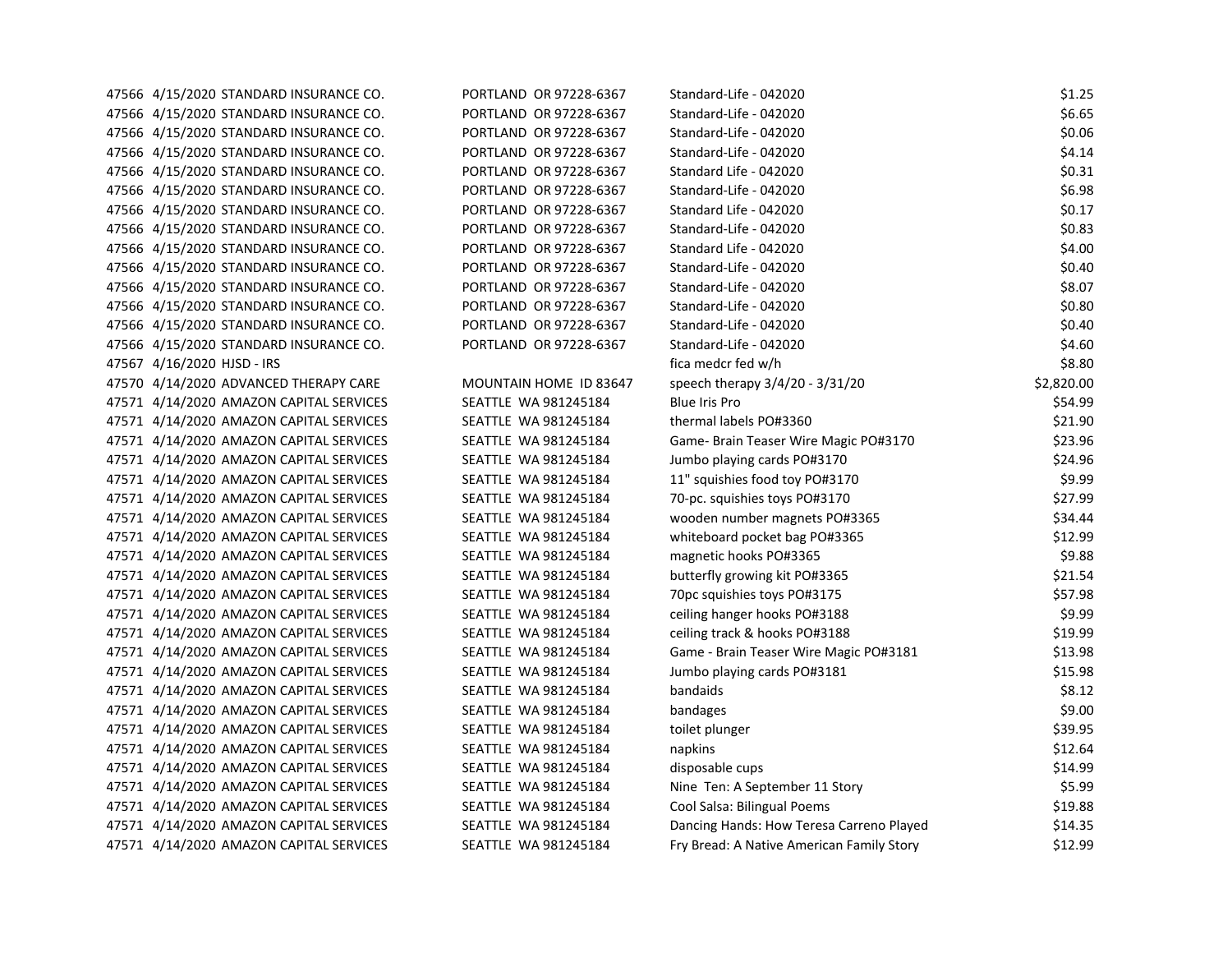| 47571 4/14/2020 AMAZON CAPITAL SERVICES | SEATTLE WA 981245184        | New Kid                                        | \$7.79   |
|-----------------------------------------|-----------------------------|------------------------------------------------|----------|
| 47571 4/14/2020 AMAZON CAPITAL SERVICES | SEATTLE WA 981245184        | One One You                                    | \$10.45  |
| 47571 4/14/2020 AMAZON CAPITAL SERVICES | SEATTLE WA 981245184        | Drama                                          | \$15.99  |
| 47571 4/14/2020 AMAZON CAPITAL SERVICES | SEATTLE WA 981245184        | El Perro con Sombrero: A Bilingual Doggy Tale  | \$14.16  |
| 47571 4/14/2020 AMAZON CAPITAL SERVICES | SEATTLE WA 981245184        | Ugly Cat & Pablo and the Missing Brother       | \$14.99  |
| 47571 4/14/2020 AMAZON CAPITAL SERVICES | SEATTLE WA 981245184        | Hello Goodbye Dog                              | \$13.69  |
| 47571 4/14/2020 AMAZON CAPITAL SERVICES | SEATTLE WA 981245184        | Charlie Hernandez & the Castle of Bones        | \$14.39  |
| 47571 4/14/2020 AMAZON CAPITAL SERVICES | SEATTLE WA 981245184        | Noah Chases the Wind                           | \$16.95  |
| 47571 4/14/2020 AMAZON CAPITAL SERVICES | SEATTLE WA 981245184        | Stand Beautiful - picture book                 | \$8.23   |
| 47571 4/14/2020 AMAZON CAPITAL SERVICES | SEATTLE WA 981245184        | Caterpillar Summer                             | \$11.30  |
| 47571 4/14/2020 AMAZON CAPITAL SERVICES | SEATTLE WA 981245184        | The Bridge Home                                | \$12.89  |
| 47571 4/14/2020 AMAZON CAPITAL SERVICES | SEATTLE WA 981245184        | Lucia the Luchadora                            | \$11.89  |
| 47571 4/14/2020 AMAZON CAPITAL SERVICES | SEATTLE WA 981245184        | Charlie Hernandez & the League of Shadows      | \$8.29   |
| 47571 4/14/2020 AMAZON CAPITAL SERVICES | SEATTLE WA 981245184        | House of Robots: Robot Revolution              | \$9.39   |
| 47571 4/14/2020 AMAZON CAPITAL SERVICES | SEATTLE WA 981245184        | Mananaland                                     | \$14.31  |
| 47571 4/14/2020 AMAZON CAPITAL SERVICES | SEATTLE WA 981245184        | <b>Front Desk</b>                              | \$4.99   |
| 47571 4/14/2020 AMAZON CAPITAL SERVICES | SEATTLE WA 981245184        | Listen Slowly                                  | \$5.99   |
| 47571 4/14/2020 AMAZON CAPITAL SERVICES | SEATTLE WA 981245184        | El Deafo                                       | \$13.69  |
| 47571 4/14/2020 AMAZON CAPITAL SERVICES | SEATTLE WA 981245184        | The One Day House                              | \$12.99  |
| 47571 4/14/2020 AMAZON CAPITAL SERVICES | SEATTLE WA 981245184        | The Cottage in the Woods                       | \$7.99   |
| 47571 4/14/2020 AMAZON CAPITAL SERVICES | SEATTLE WA 981245184        | Ugly Cat & Pablo                               | \$6.49   |
| 47571 4/14/2020 AMAZON CAPITAL SERVICES | SEATTLE WA 981245184        | One Crazy Summer                               | \$6.19   |
| 47571 4/14/2020 AMAZON CAPITAL SERVICES | SEATTLE WA 981245184        | Maniac Magee                                   | \$4.69   |
| 47571 4/14/2020 AMAZON CAPITAL SERVICES | SEATTLE WA 981245184        | 10-pack 25 ' XLR cables                        | \$60.80  |
| 47571 4/14/2020 AMAZON CAPITAL SERVICES | SEATTLE WA 981245184        | Ammoon 12-channel mixing console               | \$195.99 |
| 47571 4/14/2020 AMAZON CAPITAL SERVICES | SEATTLE WA 981245184        | condensor boundary mic                         | \$119.99 |
| 47571 4/14/2020 AMAZON CAPITAL SERVICES | SEATTLE WA 981245184        | 1/4" to XLR cable M to M                       | \$33.98  |
| 47571 4/14/2020 AMAZON CAPITAL SERVICES | SEATTLE WA 981245184        | weymic G103 gooseneck condenser mic conference | \$105.00 |
| 47571 4/14/2020 AMAZON CAPITAL SERVICES | SEATTLE WA 981245184        | HDMI to mini HDMI cable                        | \$14.99  |
| 47571 4/14/2020 AMAZON CAPITAL SERVICES | SEATTLE WA 981245184        | WF717 replacement quick release plate          | \$14.99  |
| 47571 4/14/2020 AMAZON CAPITAL SERVICES | SEATTLE WA 981245184        | AverMedia capture card                         | \$245.87 |
| 47571 4/14/2020 AMAZON CAPITAL SERVICES | SEATTLE WA 981245184        | pk. mini HDMI to HDMI adapter                  | \$12.99  |
| 47571 4/14/2020 AMAZON CAPITAL SERVICES | SEATTLE WA 981245184        | batteries and dual battery charger             | \$64.95  |
| 47571 4/14/2020 AMAZON CAPITAL SERVICES | SEATTLE WA 981245184        | Weymic gooseneck condenser microphone          | \$140.00 |
| 47571 4/14/2020 AMAZON CAPITAL SERVICES | SEATTLE WA 981245184        | AverMedia capture card                         | \$229.97 |
| 47571 4/14/2020 AMAZON CAPITAL SERVICES | SEATTLE WA 981245184        | Ergonomic Keyboard                             | \$39.99  |
| 47571 4/14/2020 AMAZON CAPITAL SERVICES | SEATTLE WA 981245184        | <b>Wireless Mouse</b>                          | \$27.99  |
| 47571 4/14/2020 AMAZON CAPITAL SERVICES | SEATTLE WA 981245184        | 500gb SSD                                      | \$119.94 |
| 47571 4/14/2020 AMAZON CAPITAL SERVICES | SEATTLE WA 981245184        | Doorph Intercom Doorbell Sys                   | \$318.99 |
| 47571 4/14/2020 AMAZON CAPITAL SERVICES | <b>SEATTLE WA 981245184</b> | Uhppote Smartcard (door)                       | \$25.99  |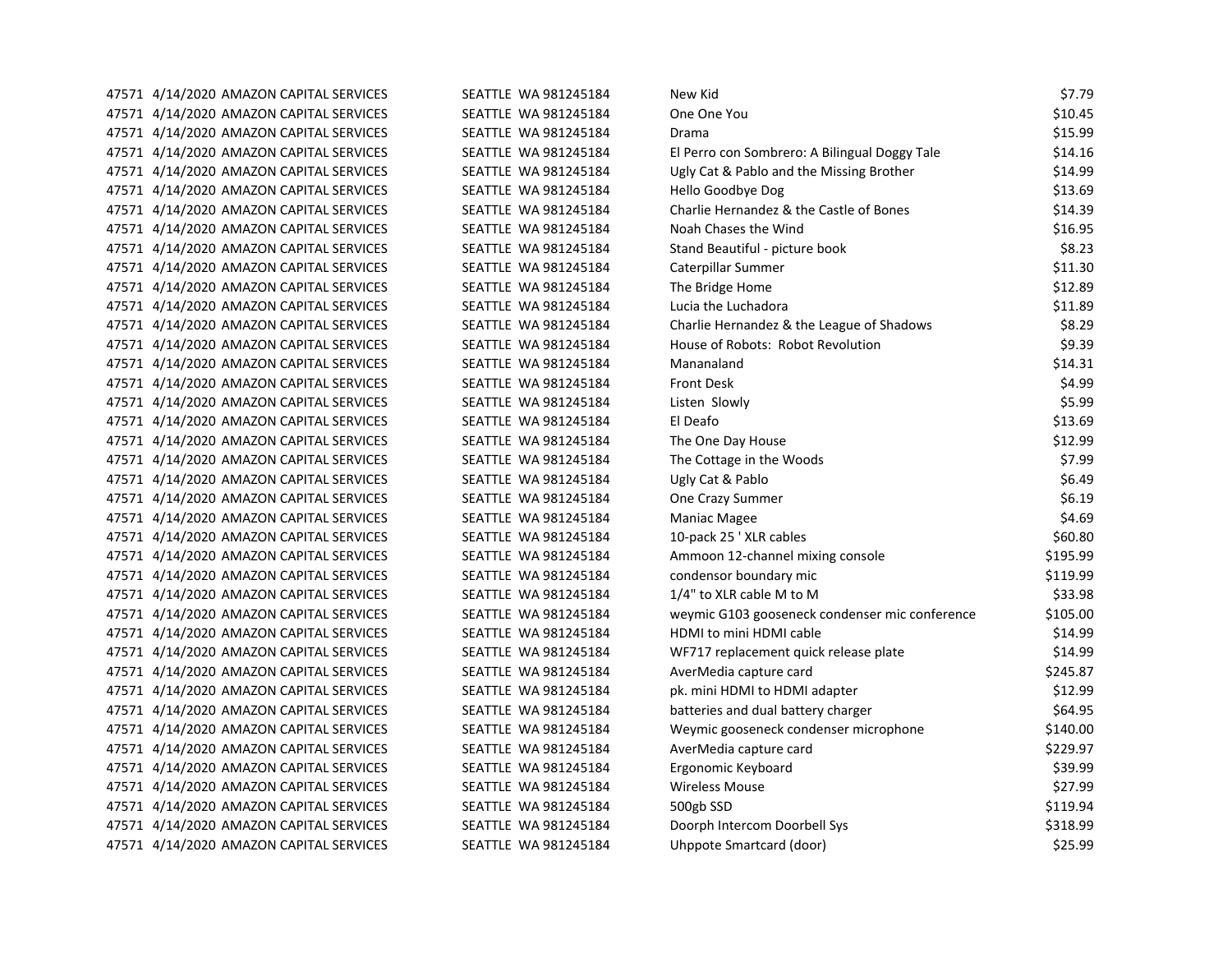| 47571 4/14/2020 AMAZON CAPITAL SERVICES      | SEATTLE WA 981245184    | <b>Fingrprnt Access Control Sys</b>          | \$169.99    |
|----------------------------------------------|-------------------------|----------------------------------------------|-------------|
| 47571 4/14/2020 AMAZON CAPITAL SERVICES      | SEATTLE WA 981245184    | Door Strike                                  | \$232.50    |
| 47571 4/14/2020 AMAZON CAPITAL SERVICES      | SEATTLE WA 981245184    | 10tb Surveillance drive                      | \$531.58    |
| 47571 4/14/2020 AMAZON CAPITAL SERVICES      | SEATTLE WA 981245184    | Amcrest 4k outdoor camera                    | \$219.98    |
| 47571 4/14/2020 AMAZON CAPITAL SERVICES      | SEATTLE WA 981245184    | Amcrest Video Recorder                       | \$389.99    |
| 47571 4/14/2020 AMAZON CAPITAL SERVICES      | SEATTLE WA 981245184    | Dahua Dome Cameras                           | \$631.84    |
| 47571 4/14/2020 AMAZON CAPITAL SERVICES      | SEATTLE WA 981245184    | <b>CPU Heatsink</b>                          | \$49.95     |
| 47571 4/14/2020 AMAZON CAPITAL SERVICES      | SEATTLE WA 981245184    | <b>I7 Processor</b>                          | \$419.95    |
| 47571 4/14/2020 AMAZON CAPITAL SERVICES      | SEATTLE WA 981245184    | Thermaltake Power Supply                     | \$54.99     |
| 47571 4/14/2020 AMAZON CAPITAL SERVICES      | SEATTLE WA 981245184    | WP Blue 47B PC Hard Drive                    | \$87.99     |
| 47571 4/14/2020 AMAZON CAPITAL SERVICES      | SEATTLE WA 981245184    | <b>NVME SSD Drive</b>                        | \$87.99     |
| 47571 4/14/2020 AMAZON CAPITAL SERVICES      | SEATTLE WA 981245184    | <b>ASUS Motherboard</b>                      | \$171.88    |
| 47571 4/14/2020 AMAZON CAPITAL SERVICES      | SEATTLE WA 981245184    | Microphone                                   | \$169.99    |
| 47571 4/14/2020 AMAZON CAPITAL SERVICES      | SEATTLE WA 981245184    | Dahua UMP Dome Camera                        | \$80.58     |
| 47571 4/14/2020 AMAZON CAPITAL SERVICES      | SEATTLE WA 981245184    | 2-65W USBC Laptop Charger (ins acc't)        | \$38.44     |
| 47571 4/14/2020 AMAZON CAPITAL SERVICES      | SEATTLE WA 981245184    | Reolink POE Camera 5mp                       | \$90.24     |
| 47571 4/14/2020 AMAZON CAPITAL SERVICES      | SEATTLE WA 981245184    | Tire Inflator                                | \$23.99     |
| 47571 4/14/2020 AMAZON CAPITAL SERVICES      | SEATTLE WA 981245184    | Klein VDV226 Crimp Tool                      | \$47.98     |
| 47571 4/14/2020 AMAZON CAPITAL SERVICES      | SEATTLE WA 981245184    | Crucial Ballistix desktop gaming memory      | \$159.98    |
| 47572 4/14/2020 AMAZON CAPITAL SERVICES      | SEATTLE WA 981245184    | ***VOID***                                   | \$0.00      |
| 47573 4/14/2020 ANDERSON JULIAN & HULL LLP   | BOISE ID 83707-7426     | legal fees                                   | \$448.50    |
| 47574 4/14/2020 BILL'S SEWER & DRAIN SVC INC | TWIN FALLS ID 83301     | mainline to city to clear paper build-up     | \$153.00    |
| 47574 4/14/2020 BILL'S SEWER & DRAIN SVC INC | TWIN FALLS ID 83301     | elementary line clear                        | \$163.00    |
| 47575 4/14/2020 BLICK ART MATERIALS          | GALESBURG IL 61402-1267 | <b>Art Supplies</b>                          | \$531.76    |
| 47575 4/14/2020 BLICK ART MATERIALS          | GALESBURG IL 61402-1267 | coupon                                       | $-$10.00$   |
| 47576 4/14/2020 BUCKEYE DITCH CO             | HAGERMAN ID 83332       | shares 2020 water assessment                 | \$100.00    |
| 47577 4/14/2020 C8 TRANSPORTATION LLC        | HAGERMAN ID 83332       | monthly route fee                            | \$11,597.31 |
| 47577 4/14/2020 C8 TRANSPORTATION LLC        | HAGERMAN ID 83332       | homeless transport                           | \$105.92    |
| 47578 4/14/2020 CHAPPEL'S MARKET             | HAGERMAN ID 83332       | supplies (from January)                      | \$7.98      |
| 47578 4/14/2020 CHAPPEL'S MARKET             | HAGERMAN ID 83332       | donuts for staff meeting                     | \$15.98     |
| 47578 4/14/2020 CHAPPEL'S MARKET             | HAGERMAN ID 83332       | drinks for staff dinner (charged on HS acct) | \$7.96      |
| 47578 4/14/2020 CHAPPEL'S MARKET             | HAGERMAN ID 83332       | math supplies (Unzicker)                     | \$5.58      |
| 47579 4/14/2020 CITY OF HAGERMAN             | HAGERMAN ID 83332       | water/sewer grade school                     | \$161.04    |
| 47579 4/14/2020 CITY OF HAGERMAN             | HAGERMAN ID 83332       | water/sewer Ag shop                          | \$169.25    |
| 47579 4/14/2020 CITY OF HAGERMAN             | HAGERMAN ID 83332       | water/sewer high school                      | \$154.76    |
| 47579 4/14/2020 CITY OF HAGERMAN             | HAGERMAN ID 83332       | water/sewer gym                              | \$149.95    |
| 47580 4/14/2020 EVANS PLUMBING INC           | HAILEY ID 83333         | ran camera in sewer line                     | \$442.50    |
| 47582 4/14/2020 GREAT AMERICA FINANCIAL SVCS | DALLAS TX 75266-0831    | copier lease                                 | \$155.00    |
| 47582 4/14/2020 GREAT AMERICA FINANCIAL SVCS | DALLAS TX 75266-0831    | copier lease                                 | \$155.00    |
| 47583 4/14/2020 HAFFNER'S LOCK & KEY         | TWIN FALLS ID 83301     | extra key                                    | \$1.25      |
|                                              |                         |                                              |             |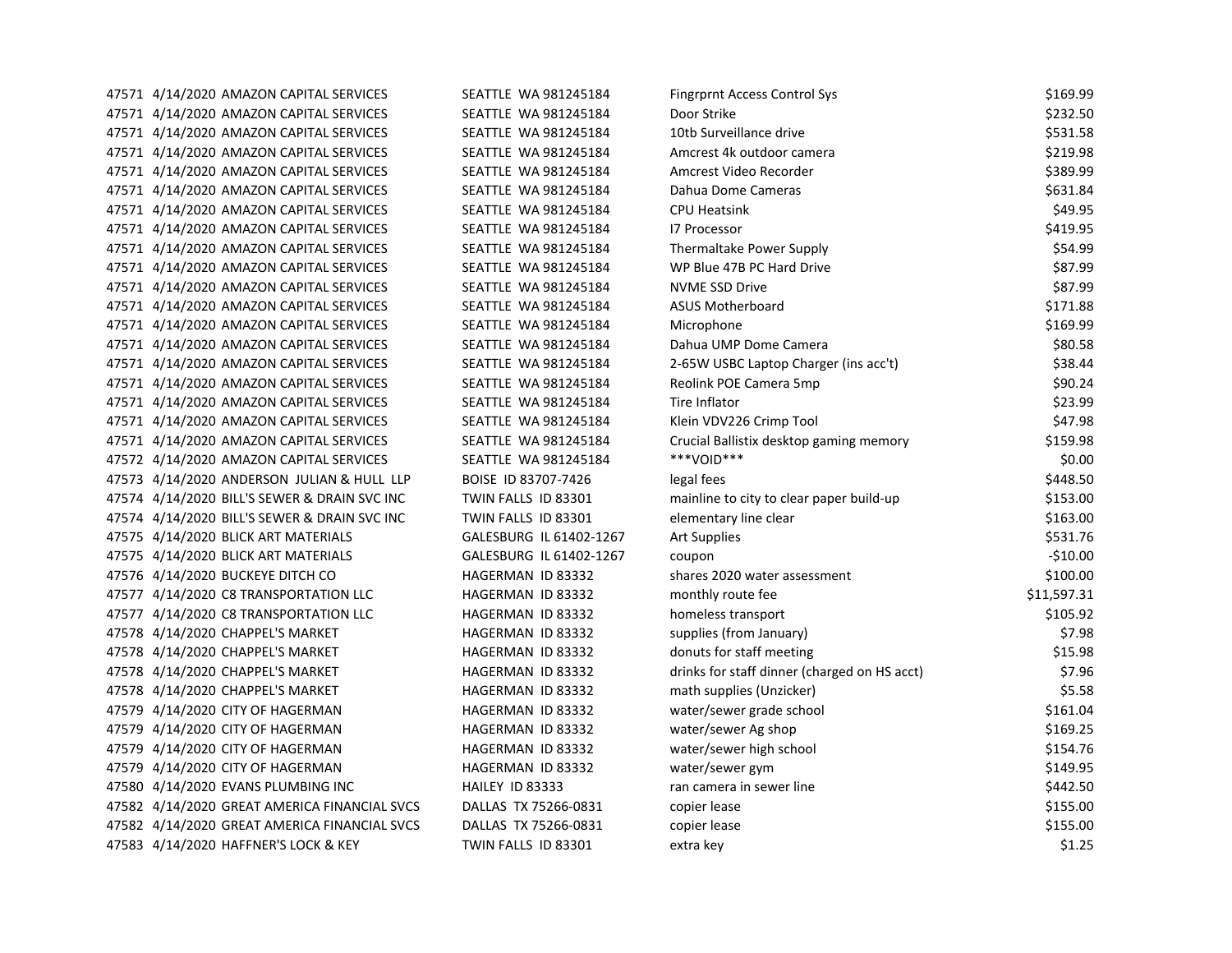| 47583 4/14/2020 HAFFNER'S LOCK & KEY           | TWIN FALLS ID 83301      | key copies                                     | \$8.40     |
|------------------------------------------------|--------------------------|------------------------------------------------|------------|
| 47583 4/14/2020 HAFFNER'S LOCK & KEY           | TWIN FALLS ID 83301      | cylinder combination change                    | \$5.50     |
| 47584 4/14/2020 IDAHO POWER COMPANY            | BOISE ID 83721-0030      | gym                                            | \$355.74   |
| 47584 4/14/2020 IDAHO POWER COMPANY            | BOISE ID 83721-0030      | high school                                    | \$1,148.55 |
| 47584 4/14/2020 IDAHO POWER COMPANY            | BOISE ID 83721-0030      | irrigation pump                                | \$10.28    |
| 47584 4/14/2020 IDAHO POWER COMPANY            | BOISE ID 83721-0030      | outdoor lighting                               | \$61.24    |
| 47584 4/14/2020 IDAHO POWER COMPANY            | BOISE ID 83721-0030      | ag shop                                        | \$281.07   |
| 47584 4/14/2020 IDAHO POWER COMPANY            | BOISE ID 83721-0030      | elementary school                              | \$2,117.73 |
| 47585 4/14/2020 ID SCHOOL BOARD ASSN INC ISBA  | BOISE ID 83707-4797      | superintendent search service                  | \$3,500.00 |
| 47586 4/14/2020 INTEGRATED TECHNOLOGIES        | TWIN FALLS ID 83303-1843 | copier maintenance high school                 | \$227.78   |
| 47586 4/14/2020 INTEGRATED TECHNOLOGIES        | TWIN FALLS ID 83303-1843 | copier maintenance elementary                  | \$20.00    |
| 47586 4/14/2020 INTEGRATED TECHNOLOGIES        | TWIN FALLS ID 83303-1843 | copier maintenance elementary                  | \$40.26    |
| 47587 4/14/2020 LOWE'S HOME IMPROVEMENT        | ATLANTA GA 30353-0954    | supplies & materials for painting modulars & w | \$794.71   |
| 47588 4/14/2020 NORTH CANYON MEDICAL CENTER    | <b>GOODING ID 83330</b>  | occupational therapy                           | \$478.00   |
| 47589 4/14/2020 OFFICE DEPOT                   | CHICAGO IL 60680-1040    | 210476 work organzer folder A-Z                | \$13.57    |
| 47589 4/14/2020 OFFICE DEPOT                   | CHICAGO IL 60680-1040    | 254089 pkg. correction tape                    | \$3.94     |
| 47589 4/14/2020 OFFICE DEPOT                   | CHICAGO IL 60680-1040    | 839937 electric stapler                        | \$41.24    |
| 47589 4/14/2020 OFFICE DEPOT                   | CHICAGO IL 60680-1040    | 423861 rubber stamp inked "POSTED"             | \$10.29    |
| 47589 4/14/2020 OFFICE DEPOT                   | CHICAGO IL 60680-1040    | 4054114 dz. pens Pilot retractable gel         | \$12.59    |
| 47590 4/14/2020 PAPA KELSEY'S OF HAGERMAN INC. | WENDELL ID 83355         | Food-luncheon                                  | \$137.03   |
| 47590 4/14/2020 PAPA KELSEY'S OF HAGERMAN INC. | WENDELL ID 83355         | pizza for retirement party                     | \$37.78    |
| 47590 4/14/2020 PAPA KELSEY'S OF HAGERMAN INC. | WENDELL ID 83355         | Pizzas Battle of the Books                     | \$75.90    |
| 47590 4/14/2020 PAPA KELSEY'S OF HAGERMAN INC. | WENDELL ID 83355         | Pizzas Battle of the Books                     | \$83.70    |
| 47591 4/14/2020 READ NATURALLY                 | SAINT PAUL MN 55121-1279 | Read Naturally Live                            | \$2,858.00 |
| 47591 4/14/2020 READ NATURALLY                 | SAINT PAUL MN 55121-1279 | shipping                                       | \$285.80   |
| 47592 4/14/2020 SPARKLIGHT                     | PHOENIX AZ 85062-8000    | internet - April                               | \$1,190.42 |
| 47592 4/14/2020 SPARKLIGHT                     | PHOENIX AZ 85062-8000    | prior balance from March                       | \$75.21    |
| 47592 4/14/2020 SPARKLIGHT                     | PHOENIX AZ 85062-8000    | phone charges April                            | \$655.87   |
| 47592 4/14/2020 SPARKLIGHT                     | PHOENIX AZ 85062-8000    | late fee from March                            | \$8.00     |
| 47593 4/14/2020 DAVID STANDLEY Ph. D.          | CARMEL CA 93921          | psych services February                        | \$825.00   |
| 47593 4/14/2020 DAVID STANDLEY Ph. D.          | CARMEL CA 93921          | psych services March                           | \$510.00   |
| 47594 4/14/2020 U.S. BANK                      | St. Louis MO 63179-0428  | registration for summer conference             | \$40.00    |
| 47594 4/14/2020 U.S. BANK                      | St. Louis MO 63179-0428  | classroom supplies                             | \$30.55    |
| 47594 4/14/2020 U.S. BANK                      | St. Louis MO 63179-0428  | meal - Garibaldis of Jerome                    | \$23.61    |
| 47594 4/14/2020 U.S. BANK                      | St. Louis MO 63179-0428  | Amazon PRIME fee                               | \$13.77    |
| 47594 4/14/2020 U.S. BANK                      | St. Louis MO 63179-0428  | Oasis Sports bottle filler PO #8218            | \$473.57   |
| 47594 4/14/2020 U.S. BANK                      | St. Louis MO 63179-0428  | <b>Education Subscription March</b>            | \$15.99    |
| 47594 4/14/2020 U.S. BANK                      | St. Louis MO 63179-0428  | ag supplies (Stuppy Inc.)                      | \$200.20   |
| 47594 4/14/2020 U.S. BANK                      | St. Louis MO 63179-0428  | admin. supplies                                | \$37.00    |
| 47595 4/14/2020 US POSTMASTER                  | HAGERMAN ID 83332        | rolls stamps                                   | \$55.00    |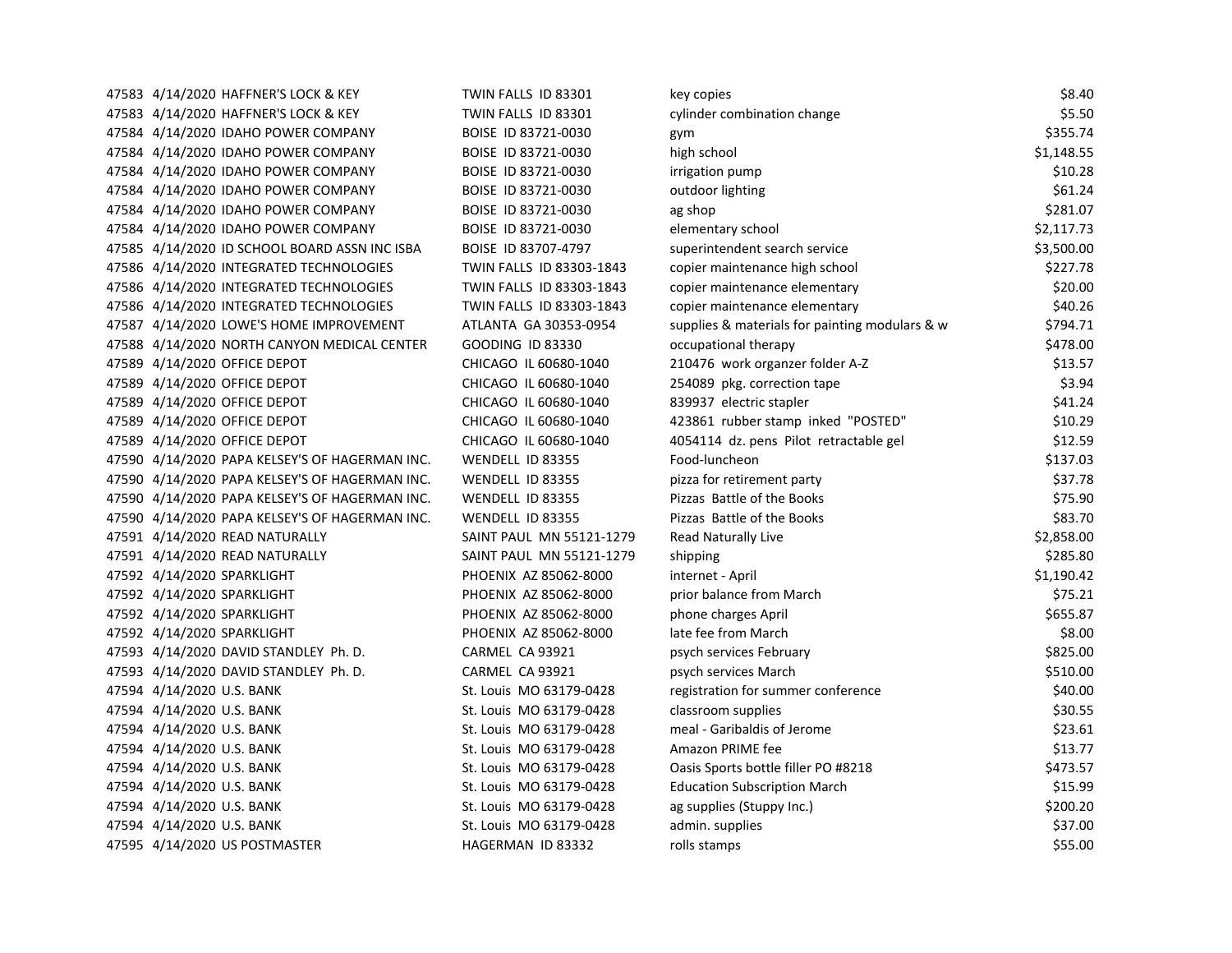| 47595 4/14/2020 US POSTMASTER           | HAGERMAN ID 83332     | rolls stamps                          | \$110.00   |
|-----------------------------------------|-----------------------|---------------------------------------|------------|
| 47595 4/14/2020 US POSTMASTER           | HAGERMAN ID 83332     | rolls stamps                          | \$110.00   |
| 47595 4/14/2020 US POSTMASTER           | HAGERMAN ID 83332     | rolls stamps                          | \$110.00   |
| 47596 4/14/2020 VALLEY WIDE COOP INC    | JEROME ID 83338-6138  | propane                               | \$269.78   |
| 47596 4/14/2020 VALLEY WIDE COOP INC    | JEROME ID 83338-6138  | prior balance                         | \$70.51    |
| 47596 4/14/2020 VALLEY WIDE COOP INC    | JEROME ID 83338-6138  | propane                               | \$570.12   |
| 47596 4/14/2020 VALLEY WIDE COOP INC    | JEROME ID 83338-6138  | propane                               | \$300.59   |
| 47596 4/14/2020 VALLEY WIDE COOP INC    | JEROME ID 83338-6138  | tank rent                             | \$65.00    |
| 47596 4/14/2020 VALLEY WIDE COOP INC    | JEROME ID 83338-6138  | propane                               | \$480.32   |
| 47597 4/14/2020 VERIZON WIRELESS        | DALLAS TX 75266-0108  | cell phone - Knapp                    | \$53.45    |
| 47597 4/14/2020 VERIZON WIRELESS        | DALLAS TX 75266-0108  | cell phone - Kress                    | \$53.45    |
| 47597 4/14/2020 VERIZON WIRELESS        | DALLAS TX 75266-0108  | cell phone - Cottam                   | \$53.45    |
| 47597 4/14/2020 VERIZON WIRELESS        | DALLAS TX 75266-0108  | cell phone - Wadsworth                | \$54.44    |
| 47597 4/14/2020 VERIZON WIRELESS        | DALLAS TX 75266-0108  | cell phone - Smith                    | \$53.45    |
| 47597 4/14/2020 VERIZON WIRELESS        | DALLAS TX 75266-0108  | cell phone - Jackson                  | \$26.81    |
| 47598 4/14/2020 WALMART COMMUNITY       | ATLANTA GA 30353-0934 | prior unpaid balance & finance charge | \$14.30    |
| 47599 4/14/2020 WESTERN WASTE SERVICES  | JEROME ID 83338       | garbage pickup                        | \$280.00   |
| 47600 4/14/2020 ZIGGYS EXPRESS HAGERMAN | <b>BLISS ID 83314</b> | fuel for mower                        | \$14.81    |
| 47600 4/14/2020 ZIGGYS EXPRESS HAGERMAN | <b>BLISS ID 83314</b> | fuel for pickup                       | \$58.00    |
| 47600 4/14/2020 ZIGGYS EXPRESS HAGERMAN | <b>BLISS ID 83314</b> | fuel - driver ed car                  | \$36.00    |
| 47600 4/14/2020 ZIGGYS EXPRESS HAGERMAN | <b>BLISS ID 83314</b> | fuel - driver ed car                  | \$38.00    |
| 47625 4/15/2020 BLUE CROSS OF IDAHO     | BOISE ID 83707-0948   | <b>Blue Cross - 042020</b>            | \$49.47    |
| 47625 4/15/2020 BLUE CROSS OF IDAHO     | BOISE ID 83707-0948   | <b>Blue Cross - 042020</b>            | \$581.12   |
| 47625 4/15/2020 BLUE CROSS OF IDAHO     | BOISE ID 83707-0948   | <b>Blue Cross - 042020</b>            | \$6.86     |
| 47625 4/15/2020 BLUE CROSS OF IDAHO     | BOISE ID 83707-0948   | <b>Blue Cross - 042020</b>            | \$181.89   |
| 47625 4/15/2020 BLUE CROSS OF IDAHO     | BOISE ID 83707-0948   | Blue Cross - HSA - 042020             | \$2,934.48 |
| 47625 4/15/2020 BLUE CROSS OF IDAHO     | BOISE ID 83707-0948   | Blue Cross - HSA - 042020             | \$68.24    |
| 47625 4/15/2020 BLUE CROSS OF IDAHO     | BOISE ID 83707-0948   | Blue Cross - HSA - 042020             | \$1,732.31 |
| 47625 4/15/2020 BLUE CROSS OF IDAHO     | BOISE ID 83707-0948   | Blue Cross - HSA - 042020             | \$516.40   |
| 47625 4/15/2020 BLUE CROSS OF IDAHO     | BOISE ID 83707-0948   | Blue Cross - HSA - 042020             | \$5,712.99 |
| 47625 4/15/2020 BLUE CROSS OF IDAHO     | BOISE ID 83707-0948   | Blue Cross - HSA - 042020             | \$106.80   |
| 47625 4/15/2020 BLUE CROSS OF IDAHO     | BOISE ID 83707-0948   | premium discount                      | $-533.00$  |
| 47625 4/15/2020 BLUE CROSS OF IDAHO     | BOISE ID 83707-0948   | <b>Blue Cross - 042020</b>            | \$1,094.36 |
| 47625 4/15/2020 BLUE CROSS OF IDAHO     | BOISE ID 83707-0948   | <b>Blue Cross - 042020</b>            | \$1,224.79 |
| 47625 4/15/2020 BLUE CROSS OF IDAHO     | BOISE ID 83707-0948   | <b>Blue Cross - 042020</b>            | \$565.92   |
| 47625 4/15/2020 BLUE CROSS OF IDAHO     | BOISE ID 83707-0948   | <b>Blue Cross - 042020</b>            | \$258.17   |
| 47625 4/15/2020 BLUE CROSS OF IDAHO     | BOISE ID 83707-0948   | <b>Blue Cross - 042020</b>            | \$570.16   |
| 47625 4/15/2020 BLUE CROSS OF IDAHO     | BOISE ID 83707-0948   | <b>Blue Cross - 042020</b>            | \$350.41   |
| 47625 4/15/2020 BLUE CROSS OF IDAHO     | BOISE ID 83707-0948   | <b>Blue Cross - 042020</b>            | \$732.67   |
| 47625 4/15/2020 BLUE CROSS OF IDAHO     | BOISE ID 83707-0948   | <b>Blue Cross - 042020</b>            | \$63.71    |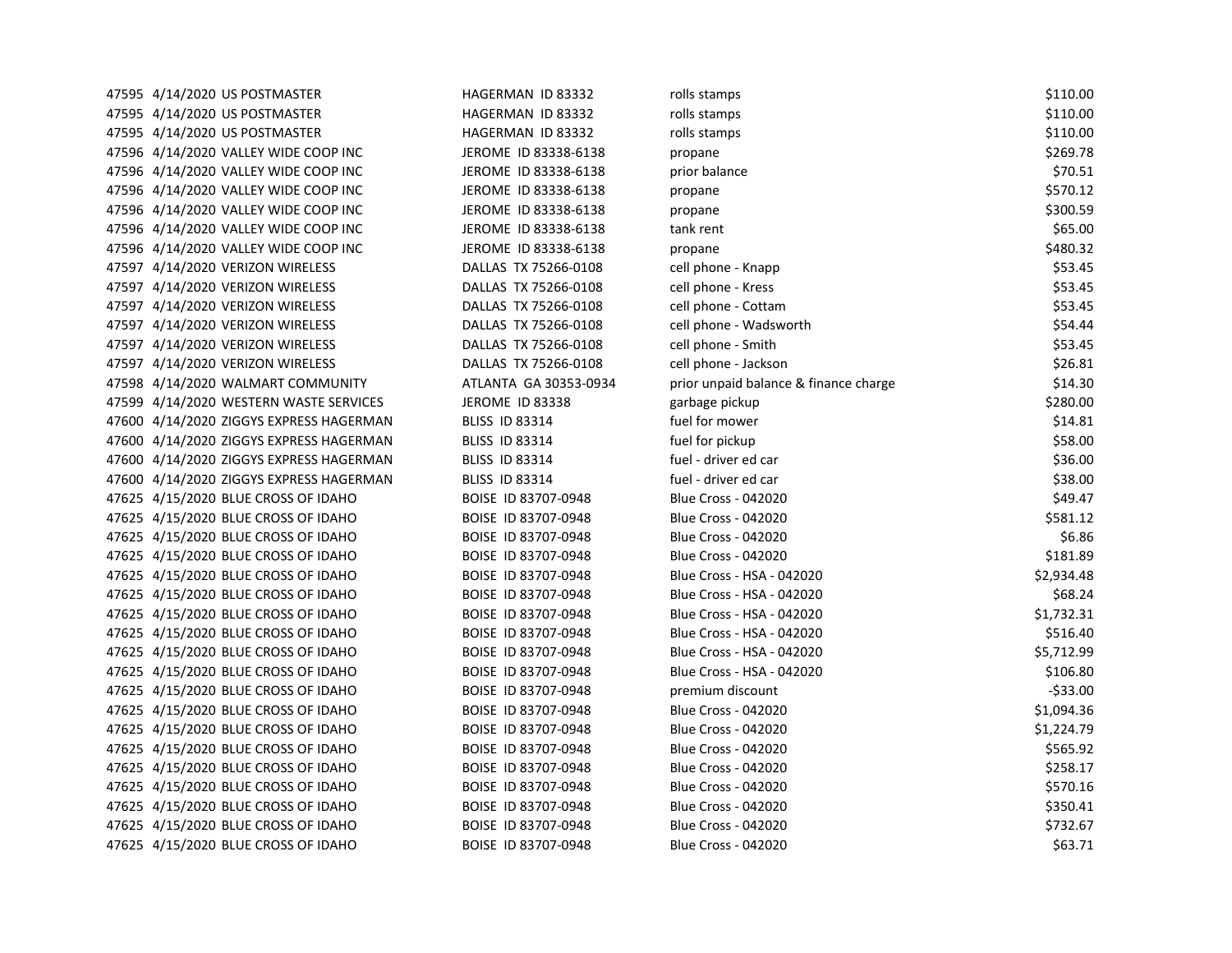|           | 47625 4/15/2020 BLUE CROSS OF IDAHO | BOISE ID 83707-0948          | <b>Blue Cross - 042020</b>                    | \$127.41   |        |
|-----------|-------------------------------------|------------------------------|-----------------------------------------------|------------|--------|
|           | 47625 4/15/2020 BLUE CROSS OF IDAHO | BOISE ID 83707-0948          | <b>Blue Cross - 042020</b>                    | \$1,153.50 |        |
|           | 47625 4/15/2020 BLUE CROSS OF IDAHO | BOISE ID 83707-0948          | <b>Blue Cross - 042020</b>                    | \$63.69    |        |
|           | 47625 4/15/2020 BLUE CROSS OF IDAHO | BOISE ID 83707-0948          | <b>Blue Cross - 042020</b>                    | \$26.80    |        |
|           | 47626 4/20/2020 NICHOLAS & CO.      | SALT LAKE CITY UT 84145-0005 | spice toasted chipotle flakes (from 1/20/20)  | \$38.11    |        |
|           | 47626 4/20/2020 NICHOLAS & CO.      | SALT LAKE CITY UT 84145-0005 | spice toasted chipotle flakes (from 11/27/19) | \$38.12    |        |
|           | 47627 4/20/2020 NORCO INC.          | TWIN FALLS ID 83301          | T-25% carbon dioxide/argon                    | \$37.83    |        |
|           | 47627 4/20/2020 NORCO INC.          | TWIN FALLS ID 83301          | black astro-OTG; Hobart 447A 1/8 6013         | \$142.90   |        |
|           | 47627 4/20/2020 NORCO INC.          | TWIN FALLS ID 83301          | acetylene                                     | \$89.47    |        |
|           | 47627 4/20/2020 NORCO INC.          | TWIN FALLS ID 83301          | nemesis blk frame shd 5 lens                  | \$36.70    |        |
|           | 47627 4/20/2020 NORCO INC.          | TWIN FALLS ID 83301          | acetylen                                      | \$49.49    |        |
|           | 47627 4/20/2020 NORCO INC.          | TWIN FALLS ID 83301          | T-25% carbon dioxide/argon; K-oxygen          | \$52.87    |        |
|           | 47627 4/20/2020 NORCO INC.          | TWIN FALLS ID 83301          | tank rent December                            |            | \$5.96 |
|           | 47627 4/20/2020 NORCO INC.          | TWIN FALLS ID 83301          | grinding wheel                                | \$32.65    |        |
|           | 47627 4/20/2020 NORCO INC.          | TWIN FALLS ID 83301          | WSacetylene; T-25% carbon dioxide/argon       | \$77.82    |        |
|           | 47627 4/20/2020 NORCO INC.          | TWIN FALLS ID 83301          | classic 10'x1"x.035x10/14; band saw blade     | \$62.94    |        |
|           | 47627 4/20/2020 NORCO INC.          | TWIN FALLS ID 83301          | tank rent October                             | \$5.96     |        |
|           | 47627 4/20/2020 NORCO INC.          | TWIN FALLS ID 83301          | Victor SR200C regulator repair/rebuild        | \$64.23    |        |
|           | 47627 4/20/2020 NORCO INC.          | TWIN FALLS ID 83301          | T-25% carbon dioxide/argon                    | \$37.83    |        |
|           | 47627 4/20/2020 NORCO INC.          | TWIN FALLS ID 83301          | tank rent November                            | \$5.96     |        |
|           | 47627 4/20/2020 NORCO INC.          | TWIN FALLS ID 83301          | argon; carbon dioxide/argon; oxygen           | \$45.35    |        |
| Check#    | Name<br>Date                        | GrossPay                     | City                                          | State      | Zip    |
| drct-dpst | 4/20/2020 ARRIAGA LYNN I            | \$4,297.90                   | HAGERMAN                                      | ID         | 83332  |
| drct-dpst | 4/20/2020 BROOKS SAMANTHA J         | \$3,697.91                   | HAGERMAN                                      | ID         | 83332  |
| drct-dpst | 4/20/2020 CHAPMAN TERESA L          | \$3,708.33                   | KAMIAH                                        | ID         | 83536  |
| drct-dpst | 4/20/2020 CHRISTIAN MARIANNE G      | \$4,502.75                   | Missoula                                      | МT         | 59803  |
| drct-dpst | 4/20/2020 COATES LUANNE             | \$1,646.87                   | HAGERMAN                                      | ID         | 83332  |
| drct-dpst | 4/20/2020 CORBRIDGE ARLYNDA R       | \$879.12                     | HAGERMAN                                      | ID         | 83332  |
| drct-dpst | 4/20/2020 CORNETT ERIKA M           | \$687.50                     | HAGERMAN                                      | ID         | 83332  |
| drct-dpst | 4/20/2020 COTTAM MATTHEW S          | \$6,648.57                   | HAGERMAN                                      | ID         | 83332  |
| drct-dpst | 4/20/2020 DAARUD SHERMA K           | \$5,169.01                   | <b>TWIN FALLS</b>                             | ID         | 83301  |
| drct-dpst | 4/20/2020 DAVIS ELAINE              | \$1,914.62                   | <b>HAGERMAN</b>                               | ID         | 83332  |
| drct-dpst | 4/20/2020 EASTERDAY TROY W          | \$4,636.08                   | <b>JEROME</b>                                 | ID         | 83338  |
| drct-dpst | 4/20/2020 FREEMAN MELISSA A         | \$933.43                     | <b>BLISS</b>                                  | ID         | 83314  |
| drct-dpst | 4/20/2020 GOODRO LANECE             | \$913.97                     | <b>BLISS</b>                                  | ID         | 83314  |
| drct-dpst | 4/20/2020 GOSSI AMY D               | \$1,470.00                   | HAGERMAN                                      | ID         | 83332  |
| drct-dpst | 4/20/2020 HOFFMANN KAREN B          | \$1,386.94                   | HAGERMAN                                      | ID         | 83332  |
| drct-dpst | 4/20/2020 HOFFMANN RAYMOND L        | \$4,953.07                   | <b>HAGERMAN</b>                               | ID         | 83332  |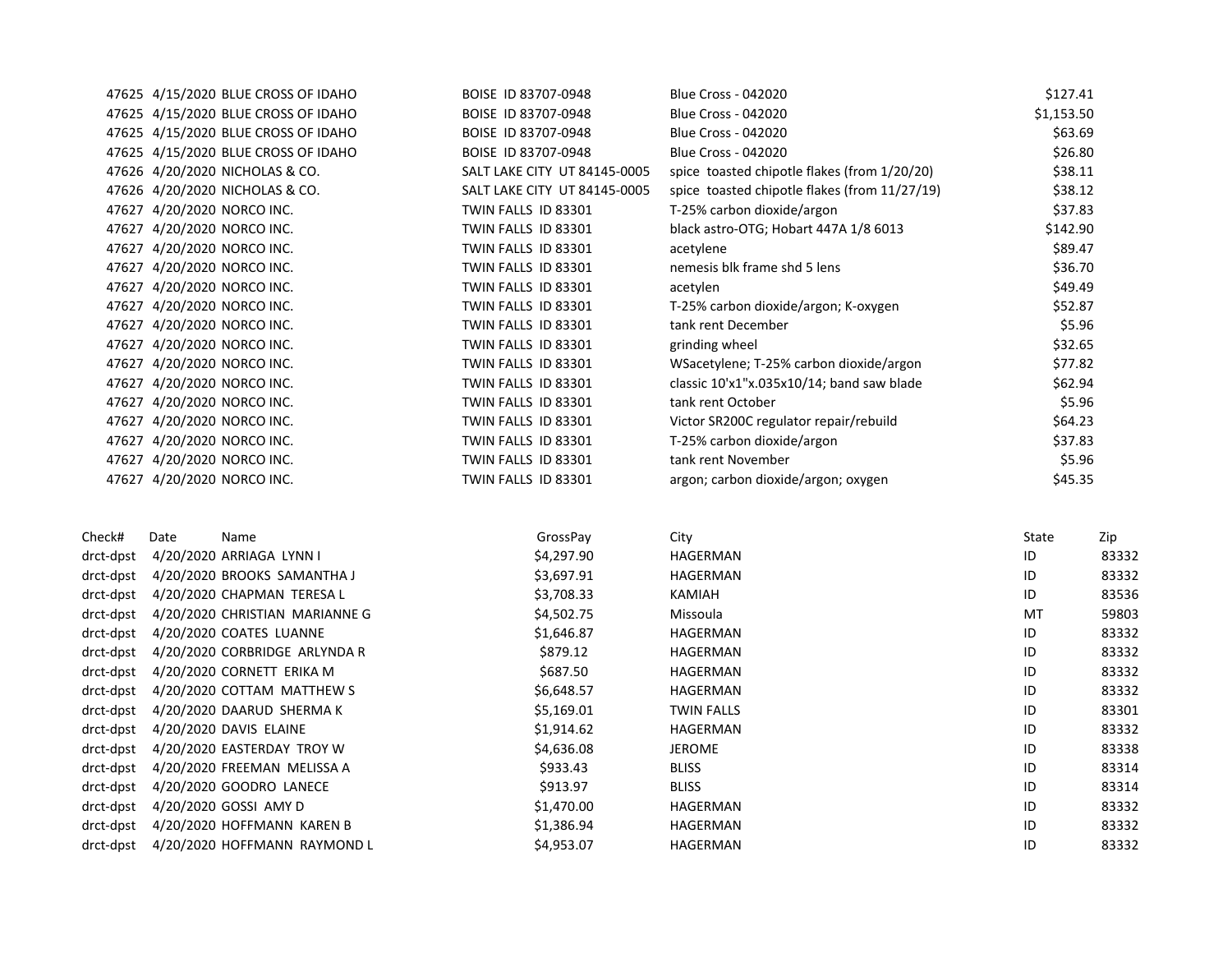| drct-dpst | 4/20/2020 HOOP JENNY M                   | \$1,012.50 | WENDELL             | ID | 83355 |
|-----------|------------------------------------------|------------|---------------------|----|-------|
| drct-dpst | 4/20/2020 HOSKOVEC SHEENA L              | \$933.43   | HAGERMAN            | ID | 83332 |
| drct-dpst | 4/20/2020 JACKSON CRAIG L                | \$2,114.10 | HAGERMAN            | ID | 83332 |
| drct-dpst | 4/20/2020 JACKSON JENNIFER N             | \$115.00   | <b>BUHL</b>         | ID | 83316 |
| drct-dpst | 4/20/2020 JAYO NICOLAS D                 | \$3,450.00 | <b>FRUITLAND</b>    | ID | 83619 |
| drct-dpst | 4/20/2020 JOHNSON CHELSEA R              | \$494.40   | HAGERMAN            | ID | 83332 |
| drct-dpst | 4/20/2020 JOHNSON LEELAND F              | \$1,342.20 | HAGERMAN            | ID | 83332 |
| drct-dpst | 4/20/2020 JONES TARISSA A                | \$933.41   | <b>BLISS</b>        | ID | 83314 |
| drct-dpst | 4/20/2020 KAST MELISSA A                 | \$3,864.58 | HAGERMAN            | ID | 83332 |
| drct-dpst | 4/20/2020 KNAPP DANIEL L                 | \$4,774.07 | HAGERMAN            | ID | 83332 |
| drct-dpst | 4/20/2020 KRESS MARK S                   | \$8,237.48 | <b>BLACKFOOT</b>    | ID | 83221 |
| drct-dpst | 4/20/2020 LEE REBECCA L                  | \$5,365.23 | <b>FAIRFIELD</b>    | ID | 83327 |
| drct-dpst | 4/20/2020 LEIJA HERMELINDA               | \$5,014.85 | <b>BLISS</b>        | ID | 83314 |
| drct-dpst | 4/20/2020 LEMMON MELISSA A               | \$1,740.52 | HAGERMAN            | ID | 83332 |
| drct-dpst | 4/20/2020 LEWIS CRYSTAL R                | \$3,697.91 | HAGERMAN            | ID | 83332 |
| drct-dpst | 4/20/2020 MARTIN KIRT L                  | \$3,609.41 | HAGERMAN            | ID | 83332 |
| drct-dpst | 4/20/2020 NELSON WILLIAM CODY            | \$3,550.00 | AMMON               | ID | 83406 |
| drct-dpst | 4/20/2020 OWSLEY VICTORIA C              | \$4,531.91 | HAGERMAN            | ID | 83332 |
| drct-dpst | 4/20/2020 PRIEBE LESLIE                  | \$5,286.18 | WENDELL             | ID | 83355 |
| drct-dpst | 4/20/2020 RAMIREZ KYLA                   | \$325.00   | HAGERMAN            | ID | 83332 |
| drct-dpst | 4/20/2020 REED BETTE M                   | \$5,195.13 | WENDELL             | ID | 83355 |
| drct-dpst | 4/20/2020 REGNIER SHELLY L               | \$3,854.16 | HAGERMAN            | ID | 83332 |
| drct-dpst | 4/20/2020 SCOTT TAMMY L                  | \$3,541.66 | JEROME              | ID | 83338 |
| drct-dpst | 4/20/2020 SILVER-LEWIS LORA L            | \$1,359.58 | HAGERMAN            | ID | 83332 |
| drct-dpst | 4/20/2020 SMITH STEPHEN L                | \$2,992.80 | HAGERMAN            | ID | 83332 |
| drct-dpst | 4/20/2020 SOLOSABAL JOLINDA S            | \$4,626.90 | <b>GLENNS FERRY</b> | ID | 83623 |
| drct-dpst | 4/20/2020 SPRINGER ALYSEN M              | \$933.41   | HAGERMAN            | ID | 83332 |
| drct-dpst | 4/20/2020 TAYLOR SHARLENE K              | \$130.00   | HAGERMAN            | ID | 83332 |
| drct-dpst | 4/20/2020 UNZICKER TAMMY L               | \$4,037.16 | <b>BUHL</b>         | ID | 83316 |
| drct-dpst | 4/20/2020 WADSWORTH DRUCIE               | \$130.00   | <b>FILER</b>        | ID | 83328 |
| drct-dpst | 4/20/2020 WADSWORTH JAREN G              | \$6,674.23 | <b>FILER</b>        | ID | 83328 |
| drct-dpst | 4/20/2020 WALKER KIMBERLY L              | \$906.25   | HAGERMAN            | ID | 83332 |
| drct-dpst | 4/20/2020 WESTRA KIMBERLEY A             | \$885.00   | HAGERMAN            | ID | 83332 |
|           | drct-dpst 4/20/2020 WHITTEKIEND SHARLA K | \$933.41   | WENDELL             | ID | 83355 |
| drct-dpst | 4/20/2020 WILSON CHARLEE S               | \$952.10   | HAGERMAN            | ID | 83332 |
| drct-dpst | 4/20/2020 WISE MELISSA H                 | \$1,662.37 | HAGERMAN            | ID | 83332 |
| drct-dpst | 4/20/2020 YORE JAMIE L                   | \$1,012.50 | <b>BUHL</b>         | ID | 83316 |
|           | 47601 4/20/2020 BAKER CHRISTOPHER K      | \$949.75   | HAGERMAN            | ID | 83332 |
|           | 47602 4/20/2020 BRIDWELL CATHERINE L     | \$5,566.81 | <b>JEROME</b>       | ID | 83338 |
|           | 47603 4/20/2020 GARCIA JESSICA LYN       | \$260.00   | <b>HAGERMAN</b>     | ID | 83332 |